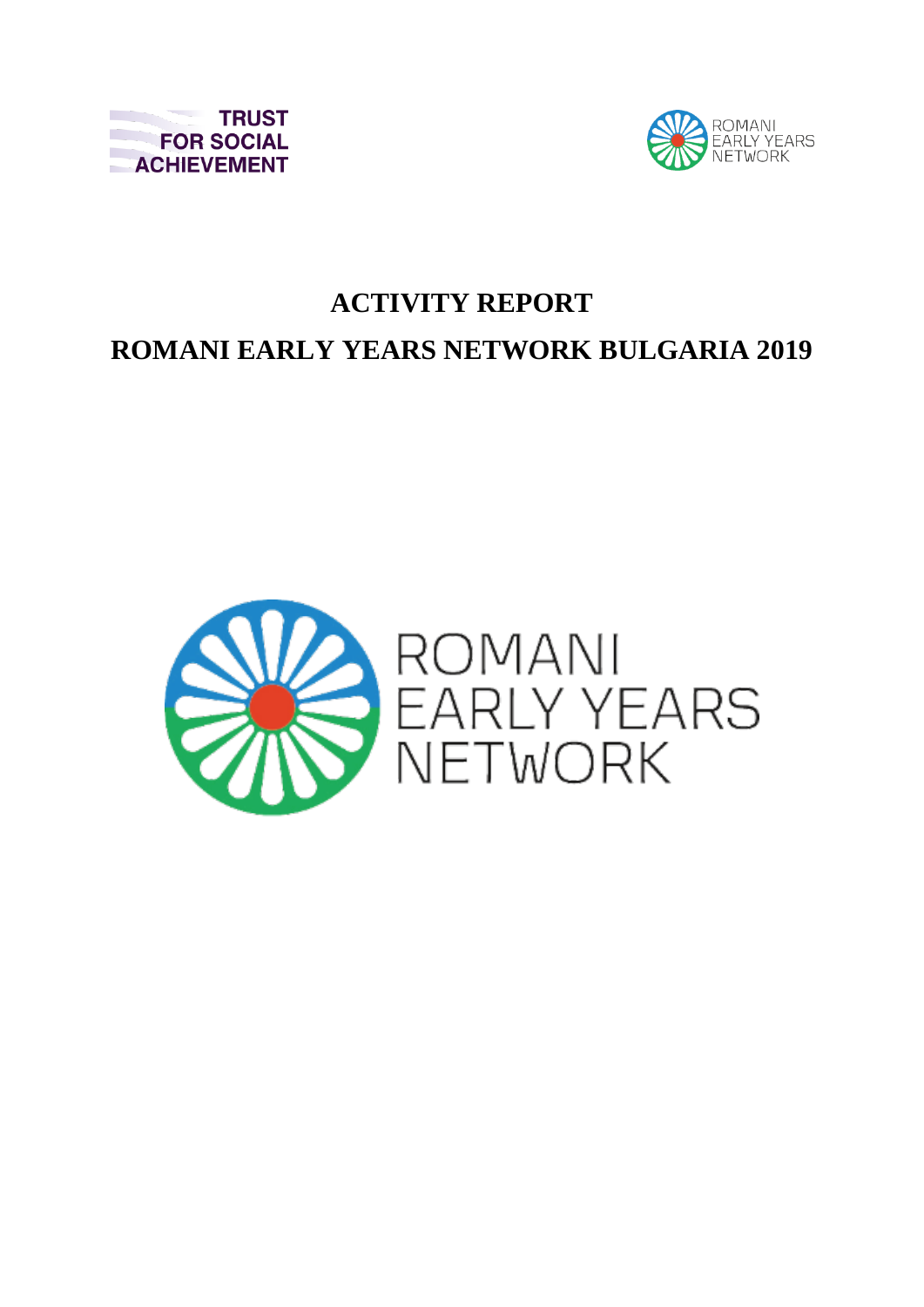## **1. MISSION AND GOALS OF THE NETWORK**

The Romani Early Years Network Bulgaria (the REYN Network) was established in January 2018 and is coordinated by "Trust for Social Achievement" Foundation. The REYN Network aims to support professionals working with children from minority communities, in order to increase the scope and quality of the provided services, and in this way unite advocacy efforts for its members. The Network also supports the development of role models from the Roma community.

The main goals of the REYN Network are:

- To develop the expert capacity among the specialists and support staff, who work with the Roma communities in the field of early childhood development;
- To help increase the number of professionals from the Roma community, working to provide services in early childhood;
- Advocate for the provision of fairer and higher quality services to support the creation of more inclusive systems;
- To provide additional opportunities for internships in nurseries and kindergartens to students of Roma origin.

## **2. PERFORMED ACTIVITIES**

 **Members table of Romani Early Years Network Bulgaria –** The Network has 204 members at the end of 2019, approximately 50% of them are institutional and 50% - individual members. At the moment, the membership in the Network is completely free.



**Regional events of the REYN** 

**Network –** Within the month of April, two of the three regional events took place, which were realized in 2019. One of these events was organized by kindergarten "Zornitsa", Dobrich with the assistance of "Helping Hand" Foundation and the other event was organized by kindergarten No.11 "Elhitsa", Haskovo. In November 2019, the third regional event took place, which was organized by the team of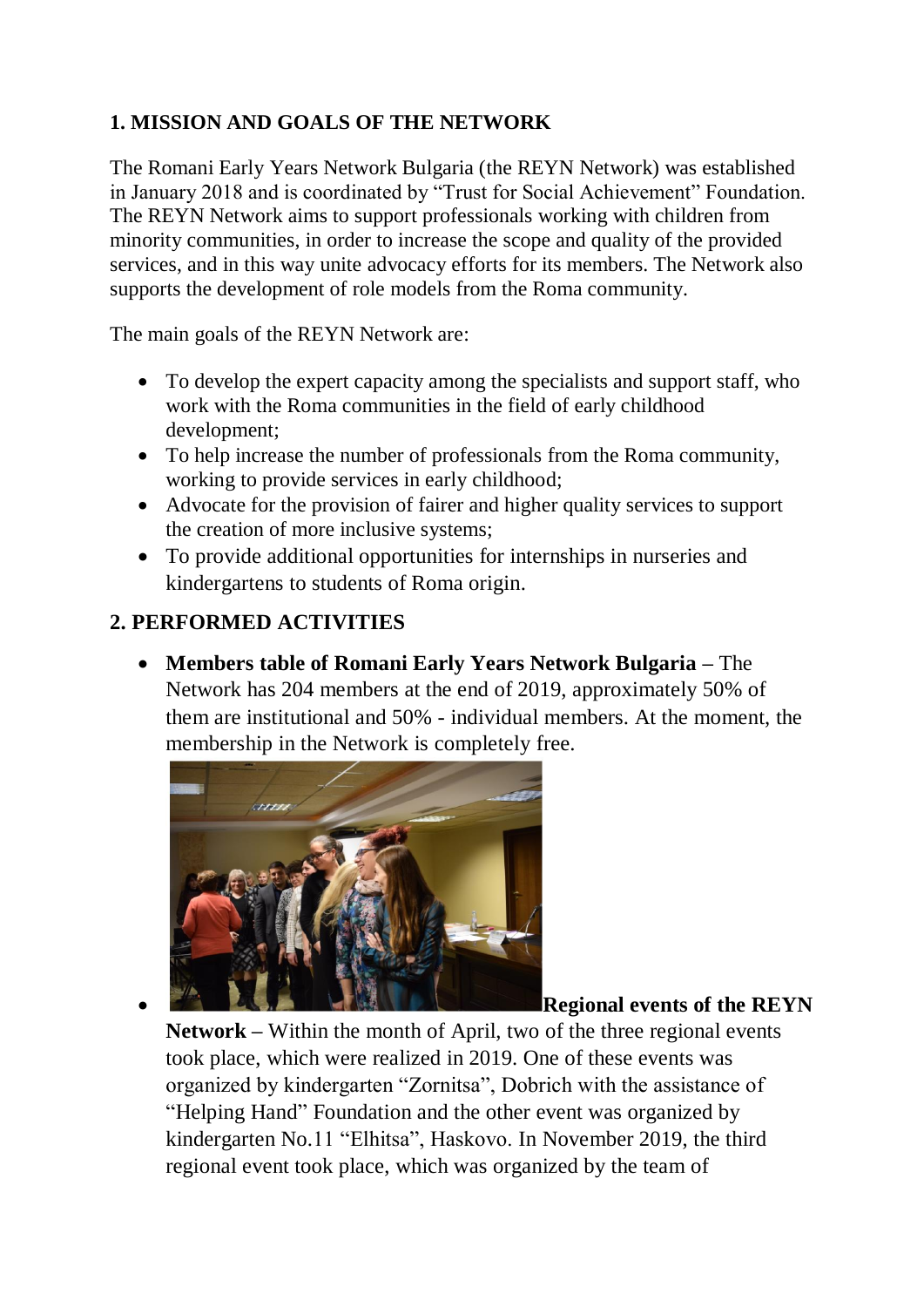kindergarten "Sun" in Lukovit. The events were attended by over 150 teachers, university professors, local government officials and parents. Good teaching practices were presented at the events, which support the theories described in Eric Jensen's book – "Teaching with poverty in mind" and the brochure "How poverty affects the development of children", translated and adapted by REYN Bulgaria.

 **Program for national study visits of health, pedagogical specialists, and students -** in 2019 we started the implementation of this program, which is aimed at providing opportunities for improving and enriching teaching methods in a multicultural environment. Eight kindergartens and 16 teachers took part in the program.



 **Anglo-American School in Sofia worked together with the children from the kindergartens in the village of Lesovo and the city of Radomir –** A

total of 50 students from the elite Anglo-American School (AAS) in Sofia visited the kindergartens in Radomir and Lesovo, where they worked and created together. After the visits to the kindergartens, the students from AAS also met with the team of TSA, and within half a day discussed the negative consequences of poverty and what its impact is on the development of children.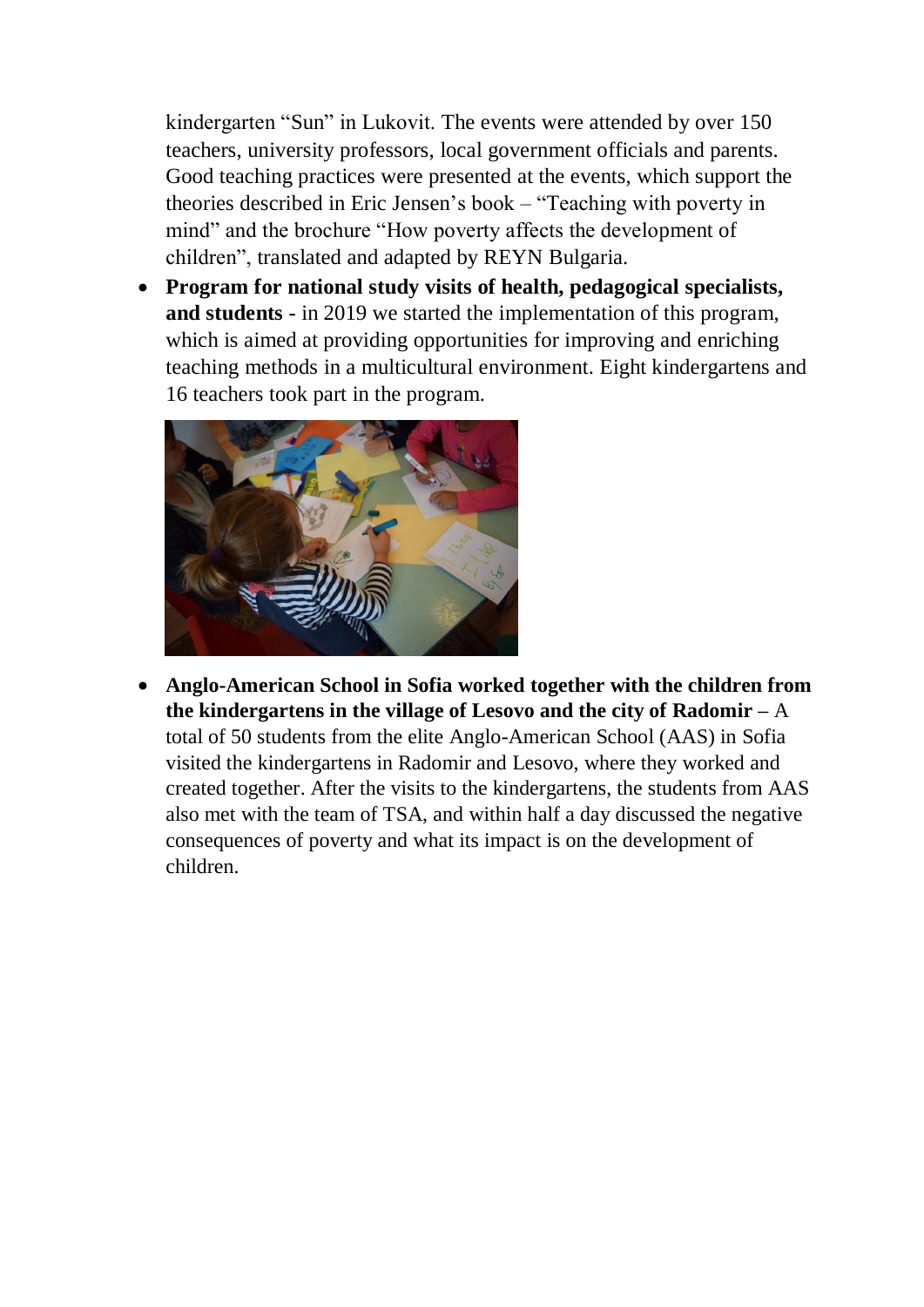

**Internship program** 

**"Role models at an early age" -** The program aims to provide opportunities to Roma students to gain practical skills for work in kindergartens in vulnerable communities. In 2019, the program was implemented by 5 organizations: "Future for All" Association, "Concordia Bulgaria" Foundation, "Crime Prevention Fund - IGA", "Club of nongovernmental organizations – Turgovishte" Association and "World without borders" Association Stara Zagora, which supported a total of 7 Roma students, willing to develop as specialists in the field of early child development.



**Translation of the brochure "Can you** 

**hear me" –** The brochure "Can you hear me" is the second translated material within the REYN Network. It analyzes the processes of learning a second language and the efforts required by children and teachers in the process of learning and formation of attitudes. During the training of Betsy Grob and Maria Georgiou, the brochure was presented for the first time to the members of REYN Bulgaria.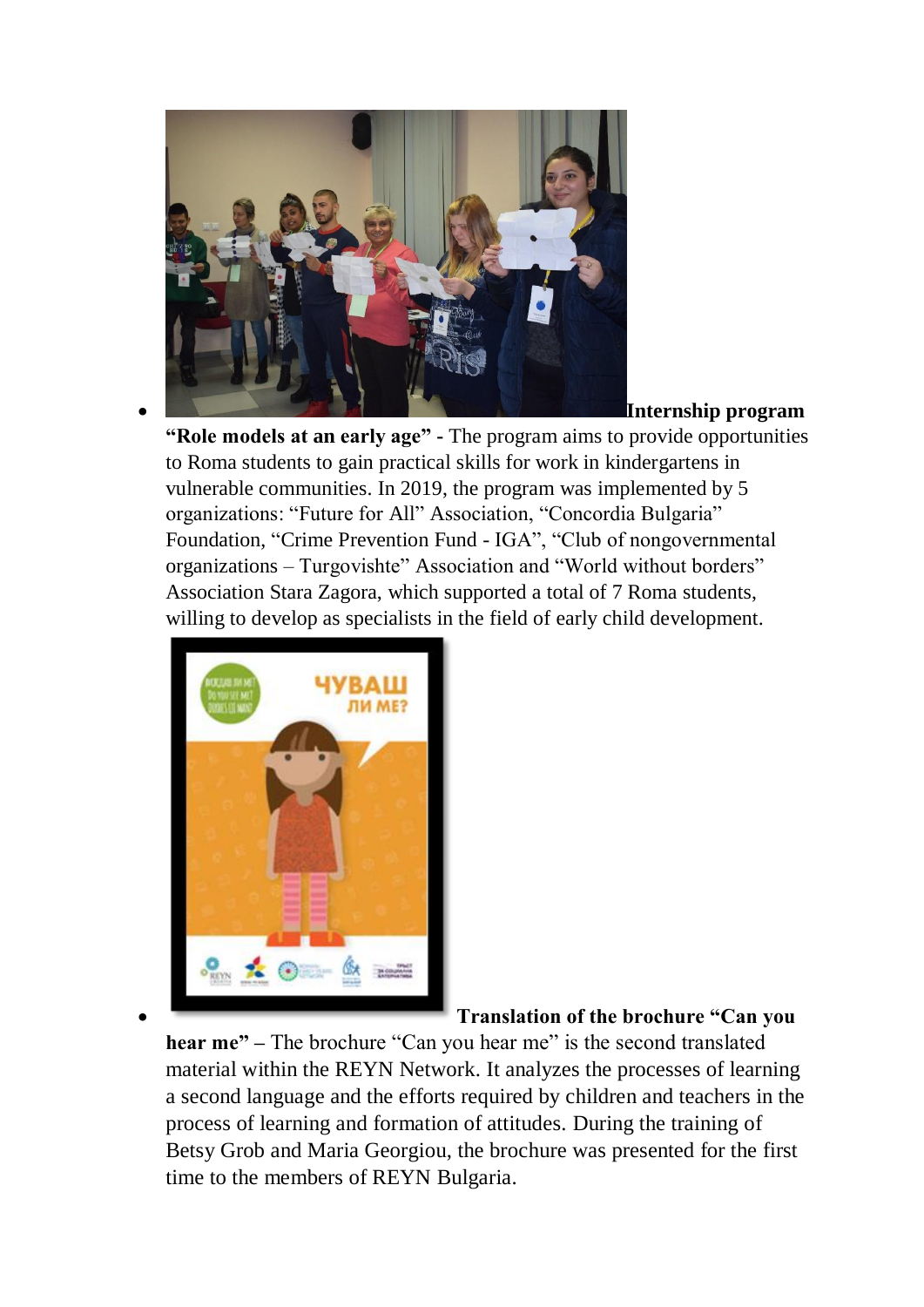

 **Training on the topic "How should children from vulnerable communities develop their language and socioemotional skills" –** How can children's teachers welcome and encourage the richness of the mother tongue and at the same time support bilingual children to improve their knowledge of the Bulgarian language? How can small changes in the organization and design of the classroom have a big impact on language learning and the improvement of children's language skills in general? These were some of the topics which were presented by the trainers Betsy Grob and Maria Georgiou during the two-day workshop at the branches of kindergarten "Zvezditsa" in the village of Roza, Tundzha municipality and kindergarten "Prolet" No.18 in the village of Bezdenitsa, Montana municipality. The two-day workshops were attended by over 50 teachers from over 20 settlements, who are currently members of the REYN Network.



**Handbook for healthy eating –** Within 2019, a handbook for healthy eating was developed for pregnant mothers and mothers with children aged 0-3. The main idea of the handbook is to improve the efficiency of the work of health professionals and to offer mothers with children and future children to prepare affordable and at the same time healthy meals for their children. The handbook focuses on the importance of breast milk, the benefits of breastfeeding, the principles of nutrition at different ages of children, as well as many other important issues related to a healthy lifestyle.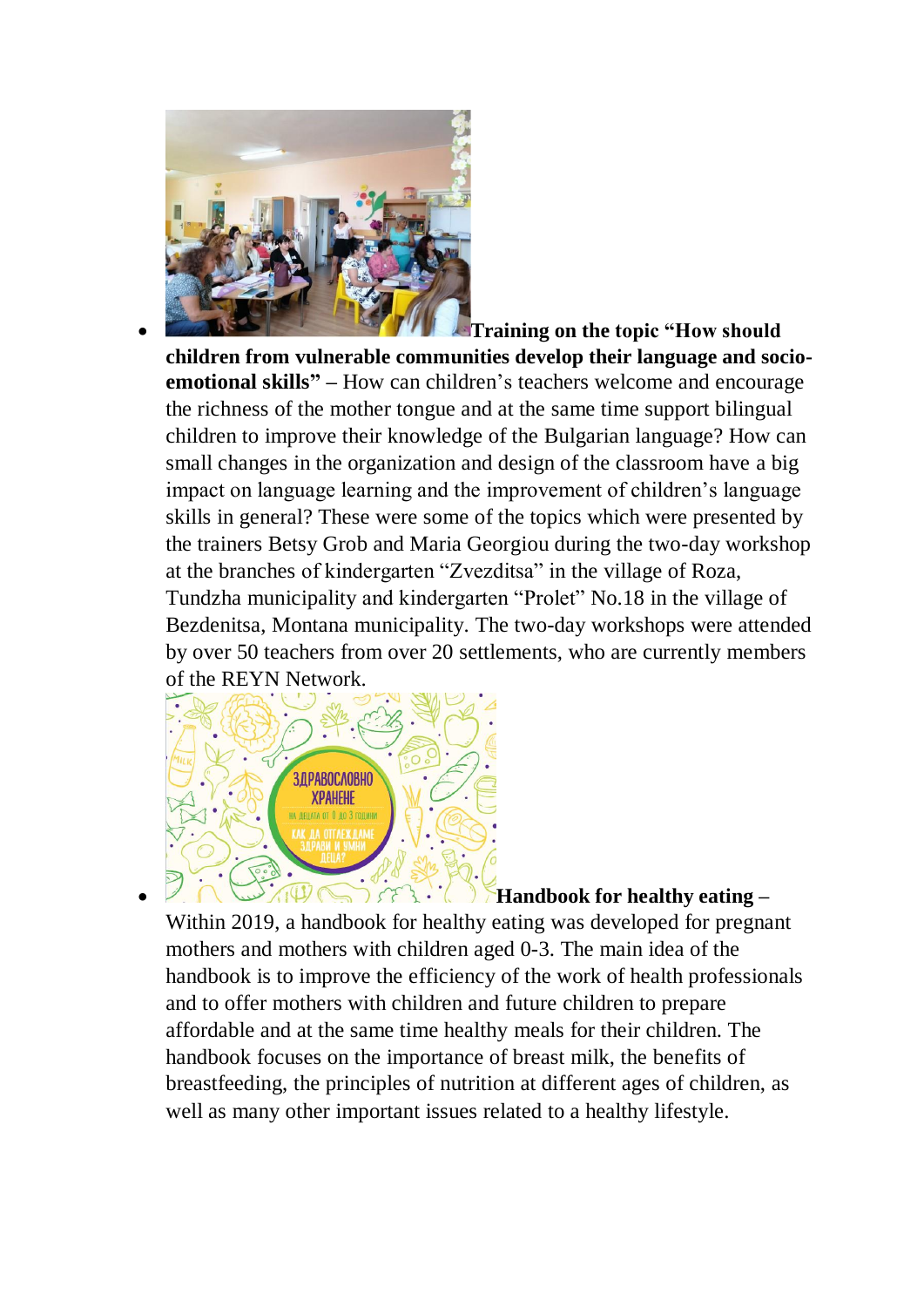

**Experience exchange in Kragujevac,** 

**Serbia and Čakovec, Croatia –** In November 2019, 25 teachers from Bulgaria visited several kindergartens in Čakovets, Croatia and Kragujevac, Serbia, attended mainly by Roma children. Both initiatives were organized with the support of the REYN Croatia Network and the REYN Serbia Network. Both Networks work to provide fairer and better services for Roma children.



**Establishment of the Advisory** 

**Board to the REYN Network –** On May 14, 2019, the Advisory Board of the REYN Network was established, which is a permanent advisory body on the issues related to the activities of the REYN Network.

The first advisory board includes Spaska Mihaylova ("New road" Association, Hayredin), Silviya Stancheva (CMEDT "Amalipe", Veliko Tarnovo/ Shumen), Dr. Stefan Stefanov ("Thirst for life" Association, Sliven), Desislava Boshnakova (Kindergaten "Detski svyat", Gorna Oryahovitsa), Anahit Mihaylova (Kindergarten "Sun", Lukovit), Svetlana Zlateva (Kindergarten "Prolet", Yambol) and Dr. Irena Videnova – RHI, Vratsa.

## **PLANNED ACTIVITIES IN 2020**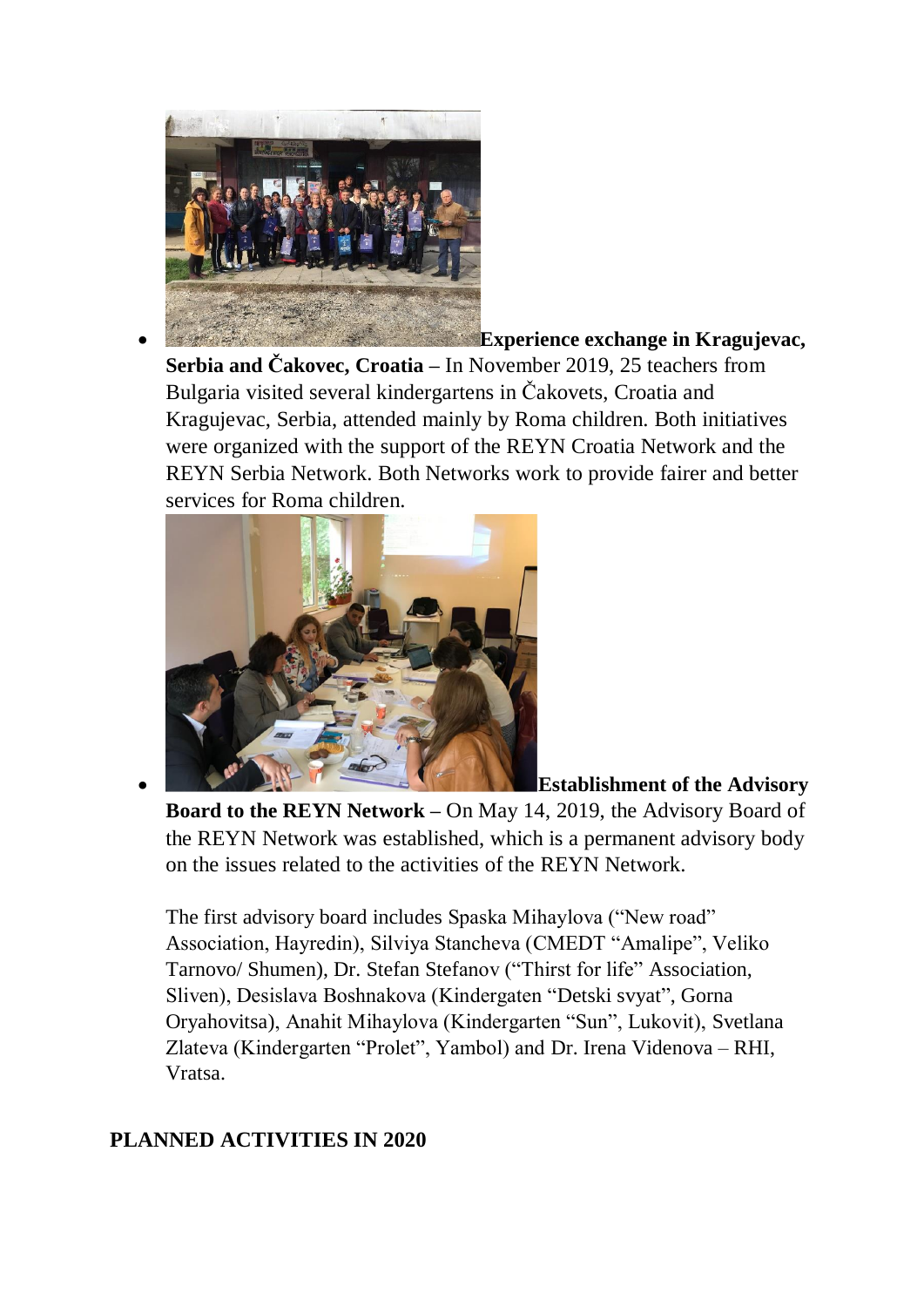- **Participation of the REYN Network in the annual conference of the principals of CMDT "Amalipe" in February 2020.**
- **Organizing focus groups within the REYN Network to discuss the design of the OPNOIR and OPHRD operational programs for the new programming period 2021-2027.**
- **Piloting of the handbook for healthy eating of pregnant women and mothers with children aged 0-3 by NGO in the period from April to June 2020.**
- **Organizing a national conference for the official presentation of the handbook on healthy eating in September 2020.**
- **Participation of the REYN Network** during the annual pedagogical conference of Amalipe in April 2020.
- **Organizing an annual meeting of the members of the REYN Network**  in June 2020.
- **Implementation of the Program "Role models at an early age" –** we will provide an opportunity for more Roma students, supported by NGOs, to conduct paid internships in a kindergarten, working with vulnerable communities.
- **Translation of materials and collection of good practices –** we will continue to translate video and written materials supporting the work of various specialists with children from the Roma community. We will involve the members of the REYN Network in our efforts to gather a database of good practices in educational institutions.
- **Implementation of the Program for national study visits of health and pedagogical specialists –** this year again we will provide an opportunity for specialists with health and pedagogical profile, who work with Roma children to increase their practical knowledge and skills for providing high-quality health and pedagogical services.
- **Implementation of the program for joint organization of regional events –** The institutional members of the Network, together with TSA, will organize half-day regional events, aimed at pedagogical and nonpedagogical specialists working with children aged 2-6 in kindergartens and preparatory groups in schools. The publications translated by TSA will be presented at these events:
	- 1. The book "Teaching with poverty in mind" by Eric Jensen;
	- 2. The brochure "How does poverty affects children?" by REYN Croatia.
	- 3. The brochure "Can you hear me" by REYN Croatia.